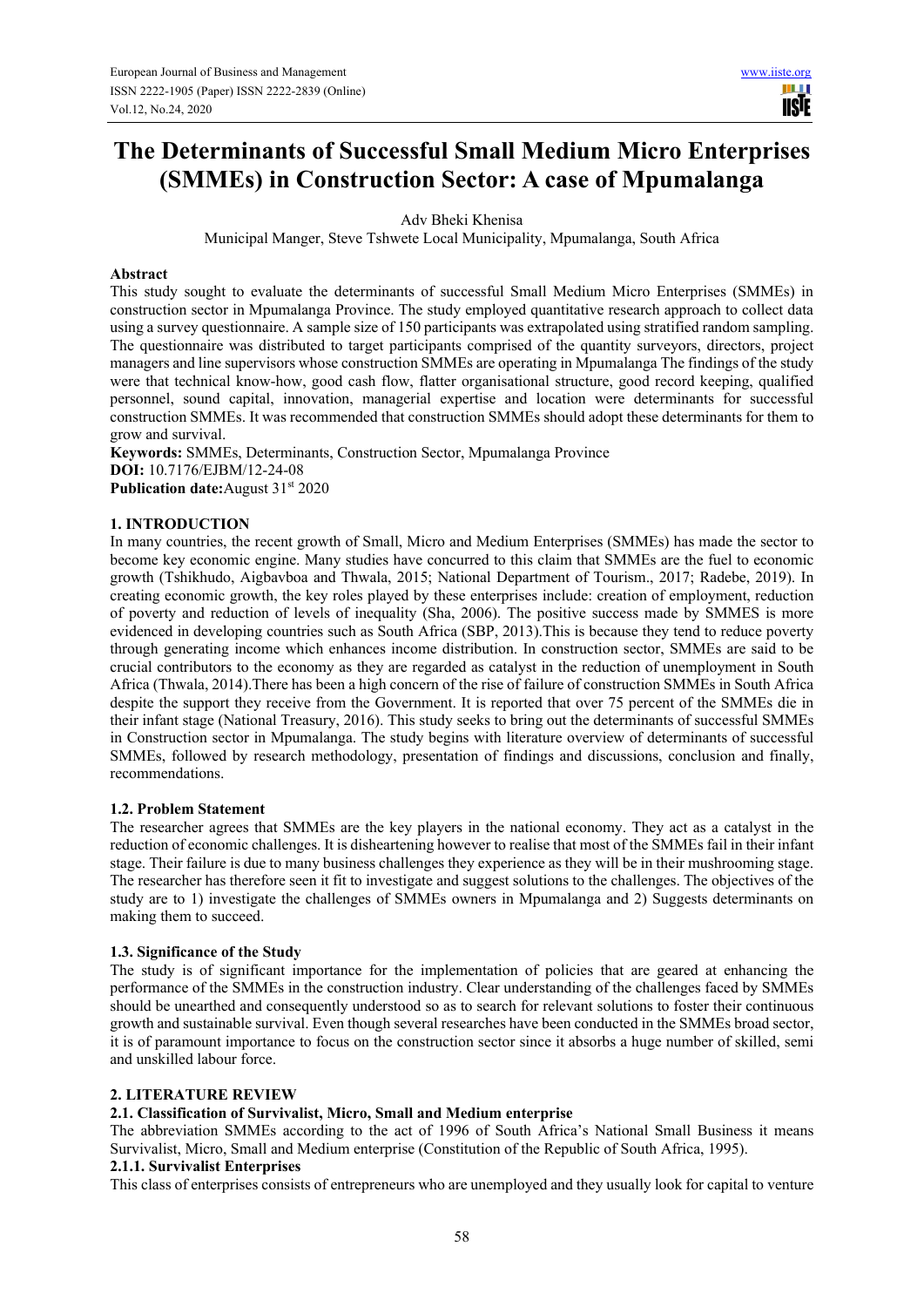in the industry of their chose. Most often, they venture into the industry where they do not possess any experience or technical knowhow (Thwala, 2014). This often makes them to fail to survive when the competition becomes stiff.

# **2.1.2. Micro Enterprise**

This type of class is usually very small and usually family owned business. They usually do not formal legalities of operating business in terms of paying tax, trading licences and sometimes they can just operate from home. In most cases they lack finances and just base on their skills (Olusegun and Clinton, 2018). The level of income they earn depends of the nature of the industry.

## **2.1.3. Small Enterprise**

This type of business is formally registered with the government. They usually operate in designated areas of operation. They pay taxes and obtain trading licences. It is very difficult to classify this group in terms of assets and turnover as it depends on the sector. Manufacturing enterprises seem to employ many employees as compared to construction firms, which can have high assets. Their employees can range from 5 to fifty (Fortuin, 2004).

## **2.1.4. Medium Enterprises**

These enterprises are owned through shareholding. Capital to be invested should be in the range of R5 million (Thwala, 2014). They are usually controlled by the owner. In addition the employees who are on the payroll can range up to 200 (Fortuin, 2004).

## **2.1.5. Small, Medium and Micro Enterprises in the Construction Industry**

SMMEs in the construction fraternity usually consist of skilled and unskilled partakers. They are usually family owned businesses which normally employ when a need arises. They usually operate within the national boundaries and they do not export their expertise (Dlungwana *et al.*, 2002).Hence; this is their major drawback in global competition. They usually survive through joint venture and partnering.

# **2.2. The Importance of Construction SMMEs**

The importance of SMMEs in South Africa cannot be ignored due to its contribution to the economic growth. This has been evidenced by the reduction in high rate of unemployment and unequal distribution of income (National Development Plan 2030, 2018). SMMEs help in the economy uplifting. BANKSETA (2013) estimated that SMMEs are providing 60 per cent of the labour force in South Africa and also 50 per cent of the Gross Domestic Product.

Moloi (2013) further concurred that the SMMEs in the United States of America contributed 50 per cent in the private sector employment. The author also revealed that in Morocco, about 93 per cent of its industries were under SMMEs. Similarly, in New Zealand, the same study found that 93 per cent industries were falling under SMMEs. Topping on the list was Ecuador, which showed that 99 per cent of its companies were under SMMEs. In a study carried out by Tinarwo (2016), the author pointed out that SMMEs contributed to 70 per cent of the Zimbabwe's Gross Domestic Product (GDP) and they could improve the country's employment. Saravanan and Rao (2016) also pointed out that SMMEs should be seen as economic drivers for employing workers. They are the bedrock for the country's economic growth. Several studies have pointed out that most countries, such as UK, Malaysia and South Korea managed to grow their economies through the establishment of SMMEs (Lekhanya, 2016; Ivanov, 2018). On that note Saxena (2012) made a list of major roles of SMMEs in any given country as:

- SMMEs provided personal service and they could be very flexible to the customers and this helps to improve the life of the citizens;
- SMMEs allowed for innovation and this gave room to technical inventions;
- SMMEs gave more room for competition as they introduced many players in the market and creating a free market; and
- SMMEs produced big industry players in the market in future as they grow.

SMMEs under construction industry played a significant role in the national socio- economic development .They also helped in providing infrastructure and services. Thwala (2014) pronounced that the government was the major beneficiary of construction firms. It is still evident that SMMEs render services that are offered by big firms through sub-contracting due to their flexibility and this has enabled SMMEs to survive for many years under big players as they will get support from big construction companies (Lekhanya, 2016).

Hlengwa (2018) have acknowledged factors that have inhibited the survival and growth of SMMEs to lack of planning, poor marketing strategies and poor or failure to conduct market research and also lack of technical knowhow. Tshikhudo, Aigbavboa and Thwala (2015) and Bhorat *et al.* (2018) added that failure of technical entrepreneurs to blend with managerial operations and functions have also added to the failure for construction SMMEs to grow. This usually manifested in poor accounting practices. The growth of SMMEs also faced environmental challenges such as regulatory laws from the government which they failed to interpret and ended up in courts of laws or paying fines for failure to observe them. Corruption effects cannot be underestimated as the SMMEs were be too small to be trusted and recognised in tendering procedures (Ramukumba, 2014).

In developing countries they usually fail to stand global competition from established companies is another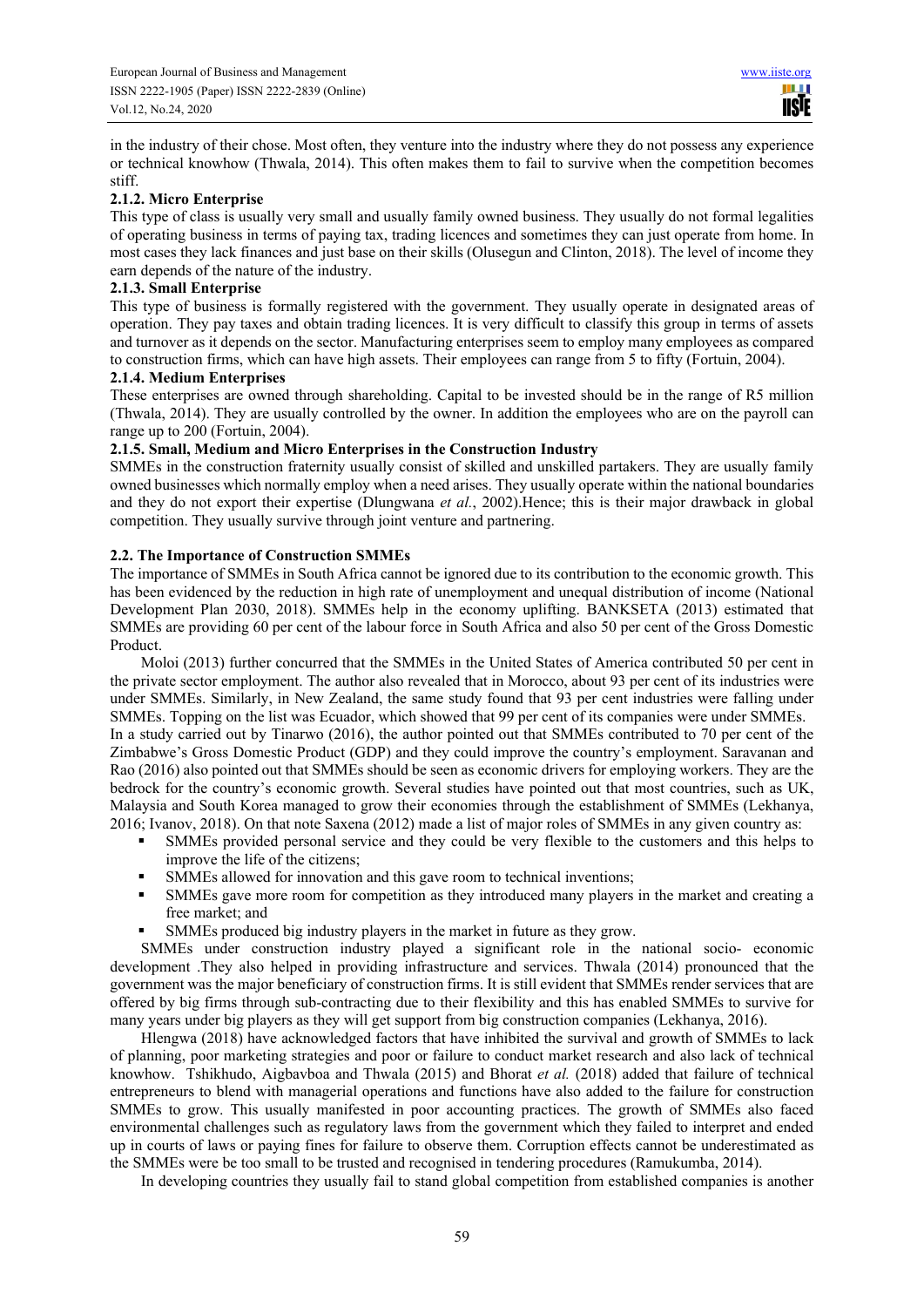factor which inhibits their survival (Shakouri *et al.*, 2017). (Meghana, Beck and Demirgüç-Kunt, 2003) also pointed the failure to acquire latest technology and information as one of the hindrances. (Kim, 2010) added out the shortage of support services as another factor which brings inefficiency SMMEs as construction SMMEs often fail to secure training costs to improve their workers' knowledge and upgrading of their skills. All these have contributed to the failure of construction SMMEs in their initial stage.

SMMEs contractors should be aware of the determinants of their success for them to survive and grow into bigger enterprises so that they can fully realise their position in the country's economy. Kusar *et al.* (2004) suggested that SMMEs need to fulfil customer needs in terms of quality and features. This was also supported by Al-Mahrouq (2010) who acknowledged six factors that had a positive impact in industry's survival, these were: customer orientation, quality products, efficiency, good environment, good marketing strategies and sound capital. In addition, sound managerial competencies are the key to success. Thwala and Mvubu (2008) in their survey in Malaysia advocated that financial and marketing were not the only skills needed, but managerial competency were critical in running the industry.

The exploitation of technological innovation techniques the areas of construction is considered to be another driver for construction SMMEs growth (Tshikhudo, Aigbavboa and Thwala, 2018). This, according to authors, is evidenced in the production, design, marketing and delivering of products. Innovations can bring an added advantage in enhancing quality and efficiency in output.

## **2.3. Construction SMMEs in South Africa**

Construction SMMEs are essential backbone for the growth and development of high quality infrastructure (Adendorff, Appels and Botha, 2011). It has been noted that, every country that needs timeous production and delivery of infrastructure should invest in the construction SMMEs (Tshikhudo, Aigbavboa and Thwala, 2015). The authors proceeded to explain that construction SMMEs ignited the economic activity in all other sectors.

Inspite of the considerable success, growth and contribution that construction SMMEs were making, they were facing unbearable challenges (Dlungwana et al., 2002). These challenges negatively impacted the quality and the performance of the construction SMMEs. The construction industry in South Africa grew and prospered following the awarding of the FIFA World Cup hosting in 2010, which was further extended to the 2014 budget to enable the stimulation of further economic growth, which in turn had the multiplier effect on other economic sectors. Construction SMMEs were applauded for the estimated contribution of 13% to the GDP between 2007 and 2012 (Statistics South Africa, 2015). During 2013, construction industry had a further increased contribution of 2.3%. This contribution by the construction SMMEs though, it comes from all contractors, the Construction Industry Development Board's register shows that, about 95% of the registered contractors were classified as SMMEs levels 1-4 (CIDB, 2004; 2010). These levels were used in the industry in determining the values of the construction contracts each level could tender for (CIDB Act, 2010).

The many problems that South African construction SMMEs faced with construction projects resulted poor quality work and poor project performance (Dlungwana *et al.*, 2002). The deliverables for the construction SMMEs were significantly contrary to the expectations of the clients, which were value for money (Barry and Sebone, 2009). The consistent delivery of poor quality construction projects resulted in low success rate (Adendorff, Appels and Botha, 2011). On the similar note, Ofori and Toor (2012) observed that, even though all SMMEs faced impediments, but the construction SMMEs were confronted by additional unique challenges such as: low bargaining power; diverse nature of project-based work and the method of payment for work completed all of which hindered effective cash flows for effective service delivery.

## **2.4. Construction SMMEs in Mpumalanga**

Mpumalanga Province is to the east of Gauteng, with vibrant cities and towns that carry a wealthy history. The province is also rich in wildlife and nature resources and attractions. The province also has the national attractions like Kruger National Park, botanical gardens and chic shopping malls. The well-established economy of the province consistently achieves higher growth rates when compared to other provinces of South Africa (Thwala, 2014). The province is strategically positioned to exploit strong national, regional and international linkages and contribute hugely to the South African economy. Mbombela and Nelspruit are the largest cities of Mpumalanga province, and they have retail, commercial, industrial and services centres. These cities therefore, form a commercial hub for the region which encroaches into Mozambique and Swaziland. The position of Mpumalanga has enabled the province to enjoy the 2010 FIFA World Cup economic benefits. Several construction projects have been completed recently in the province and these include big projects, like the Maputo Development Corridor Project, the Transfronteir Park, the Mpumalanga International Airport and the Mpumalanga Investment Initiative (Aigbavboa and Thwala, 2014). Amongst the key strategic goals are the provisions of sanitation and water and of other services to the citizens. Through the provision of these services, constructions SMMEs are invited to provide quality, speedy and cost effective services infrastructure. It has however been noted that most of the contracts undertaken by the construction SMMEs have been rated as floppy and shoddy due to poor quality and delays.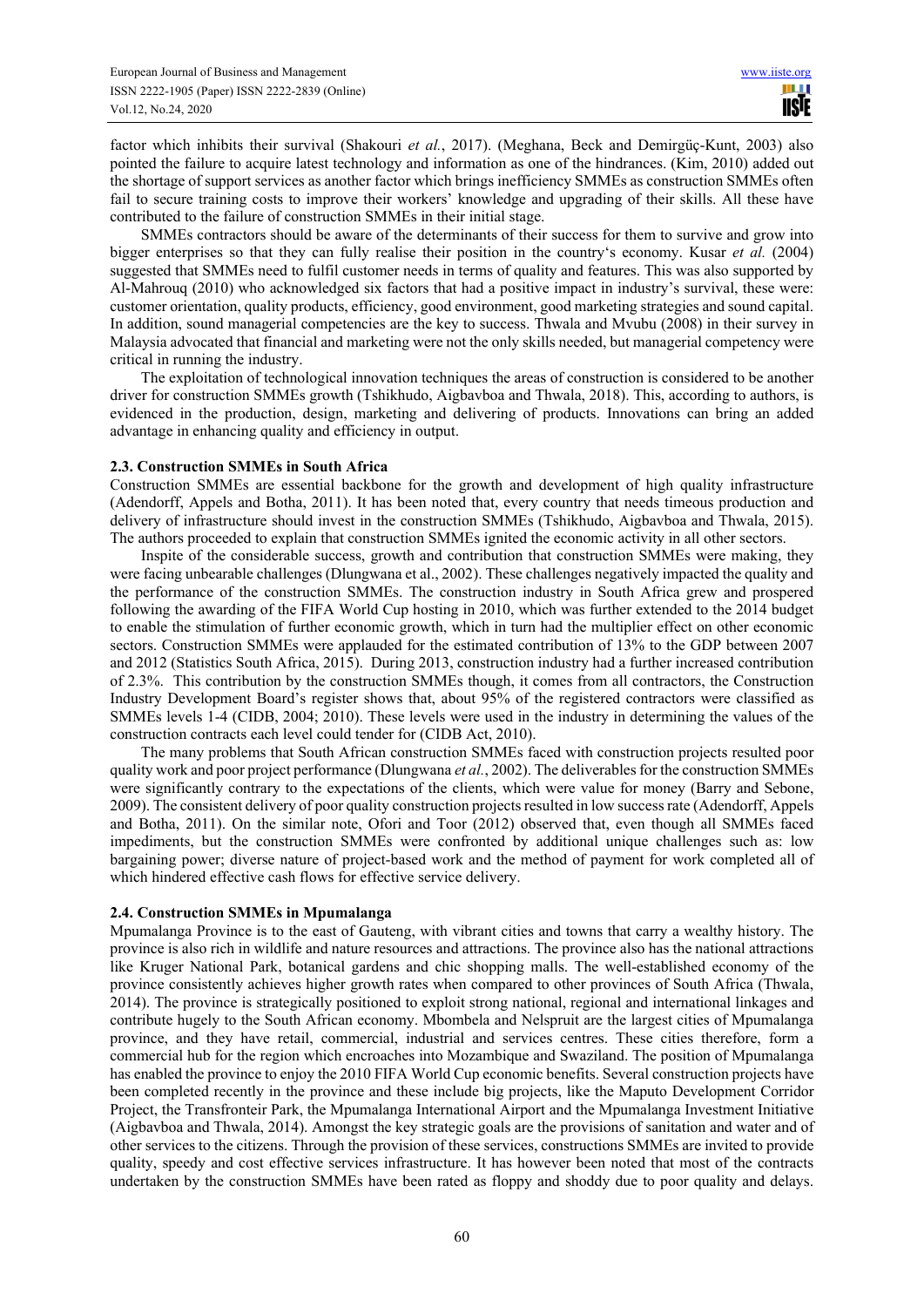These challenges have necessitated the need to assess success factors for Construction SMMEs in Mpumalanga.

#### **2.5. Determinants for Successful SMMEs**

The success of construction SMMEs manifests in the effectiveness and the ability to execute projects within the success parameters of the triple constraints of projects which are time, quality and cost (Aigbavboa and Thwala, 2014). Construction SMMEs should ensure that their daily operations are successful for them to succeed in the face of competition. The dynamic nature of the construction industry requires that SMMEs should apply technologies, novel business methods and appropriate strategies to make SMMEs competitive and successful. Several determinants have been identified as critical to the success of construction SMMEs. These include enterprise's characteristics; manager's characteristics, application of information technology and innovation; and maintenance of accurate records. These factors have been discussed in the following section.

#### **2.5.1. Manager's characteristics**

The manager's competence of running the SMME successfully was crucial (Arslan and Kivrak, 2008). Without the strategic management competences construction SMMEs failed or underperformed. Competences in technical knowhow is key to dealing with issues of practical issues like designing, negotiating, pricing, contracting, and compliance among other things which are critical to the success of the SMME (Saleh and Ndubisi, 2006).

The success characteristics of the owner/manager included: level of education, family background, age, gender, human and social capital, personal and behavioural qualities. They determine the successful performance of construction start-up, growth and survival (Hampel-Milagrosa, Loewe and Reeg, 2013; Barbosa, 2016).

Good cash flow management is an essential skill that should be coupled with practical financial management experience to aid in the development and growth of the construction SMMEs (Stefanovic, Prokic and Rankovič, 2010). The manager/owner is obliged to possess a sharp cash flow skills to account and report the business performance (Shakantu, Zulu and Matipa, 2002). The owner manager should also have the quest to acquire requisite skills for managing their business.

## **2.5.2. Firm's characteristics**

The firm related determinants for survival included age of the SMME, its size, its location, capacity and ability to sustain its development and growth of the SMME (Hampel-Milagrosa, Loewe and Reeg, 2013). Agreeing to this claim, (Ganyaupfu, 2013)added that marketing strategy, human resource management and source of capital were other determinants for the sustainability of construction SMMEs in a competitive market. Cited as important also was the number of shareholders forming the SMME and the amount of capital they contributed into the SMME (Olusegun and Clinton, 2018). The authors warned that without funds, the growth, development and survival of the construction SMME was threatened.

The organisational structure assumed by the construction SMME had an impact on its development and growth (Al-Mahrouq, 2010). The structure of the construction SMME reflected the efficiency of organisational management. Tall and hierarchical structures caused major business failures.

## **2.5.3. Location of the Construction SMME Business**

Failure to strategically locate the construction SMME has negative impact on the performance of the business. The location or environment of the SMME determined the marketability of the SMMEs. The construction SMMEs should be located in places which are not difficult to support marketing efforts of the company. The firm should be located where it gives easy access to its customers. Both the location and the ambience of the office and its surrounding environment should assist in marketing the firm's products and services. To enhance faster development and growth, construction SMMEs should conduct a market research to determine who their target markets are and locate where they can easily patronise (Anga, 2014).

## **2.5.4. Application of innovation and information technology**

It is difficult for an SMME to survive without applying new technologies in their operations and activities. The use of technology and innovation provides convenience in the provision of services and products. (Anga, 2014)observed that construction SMMEs using innovative technological solutions in their operations had greater chances for growth and survival. Shakantu, Zulu and Matipa (2002) has confirmed that technology was the key driver in the transformation for construction SMMEs. Information technology developments have facilitated information flow in every aspect of construction industry from design, decommission, construction, deployment, sales and marketing, accounting and finance. Technological change is instrumental to change in the construction industry.

#### **2.5.5. Keeping accurate records**

The other key determinant to success in the construction SMMEs was the ability to efficiently and effectively maintain accurate accounting records and manage personnel (Stefanovic, Prokic and Rankovič, 2010). Good record keeping involved maintaining simple and good records about daily business (April, 2005). Good record keeping will provide the owner/ entrepreneur with information on the performance of the business, at the same time highlighting areas of poor performance so that corrective action can be taken.

This study examines the determinants of successful SMMEs construction sector in Mpumalanga.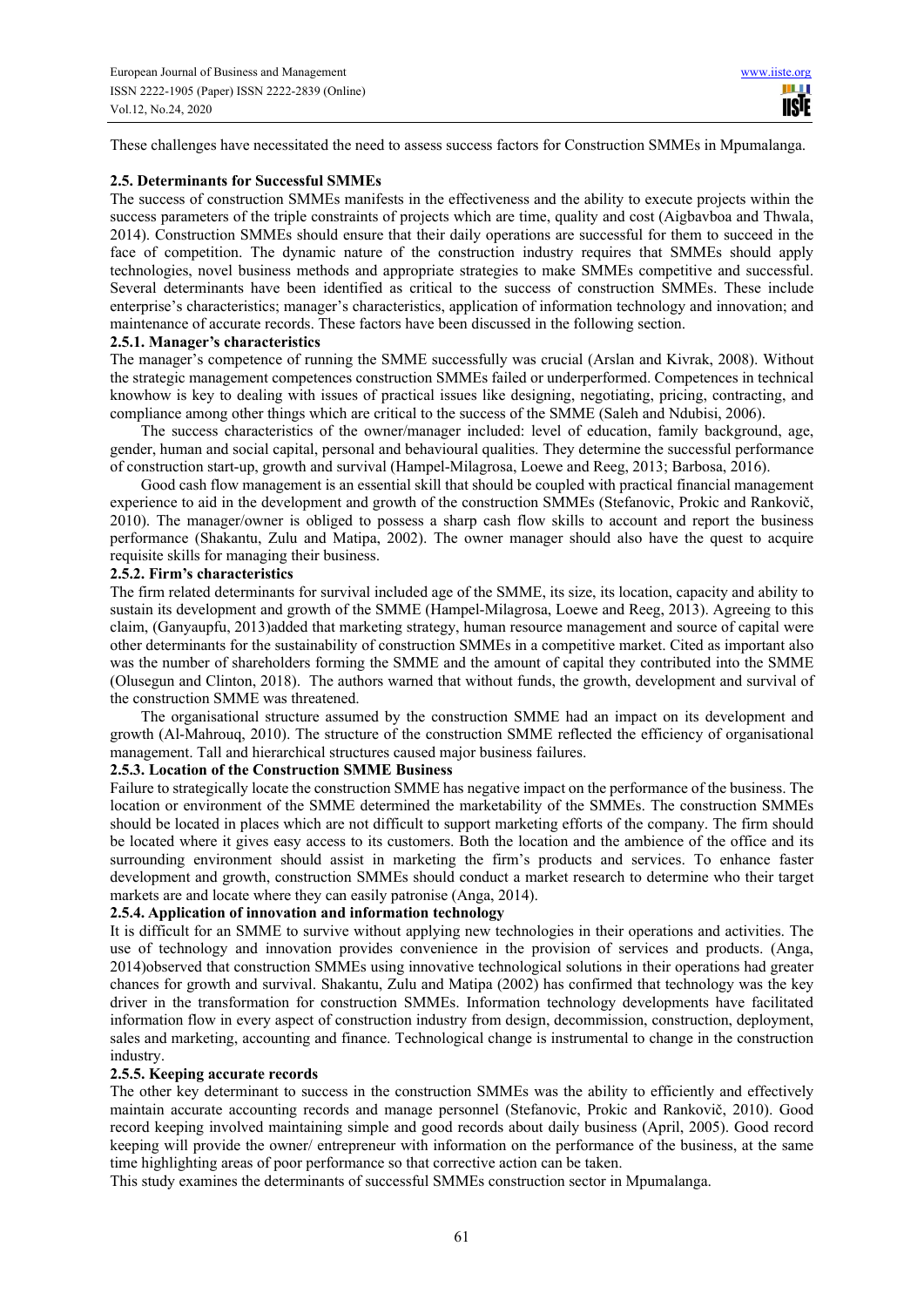#### **3. RESEARCH METHODOLOGY**

Quantitative research was used for this research study. The researcher used questionnaires which were distributed to small and medium industry operating in Mpumalanga Province in South Africa. The questionnaires were targeted to quantity surveyors, project managers, line supervisors and directors. Relevant participants were sampled using stratified random sampling. The Raosoft online sample calculator was handy in ascertaining the ideal sample size for the study. The questionnaires were distributed to 150 participants. Out of 150 questionnaires 135 were returned which gives a 90 percent the response rate.

The questions from the questionnaire were ranked on a 5 point Likert scale. It ranged from 1-5. 1 –Strongly disagree, 2- Disagree, 3-Neither Agree or Disagree, 4-Agree and 5- Strongly Agree. The scale was then transmitted to a mean score for each determinants success of SMMEs. Ranking method was used applying each index and mean score was then calculated

The respondents were classified into age groups of Over 55 years with 45.3 percent, 43-55 years with 24 percent and 30-42years 23 percent. The majority of the respondents had relevant educational background of construction ranging in Architecture, engineers and quantity survey degrees only few had doctorates. Most of them were holders of class 4 contracts and few had grade 3.The industry is dominated with males 65% as compared to females 35%.

#### **4. FINDINGS**

The findings from the survey shows that 16 per cent of the respondents were the managing Directors and 76 percent were part owners. The respondents were holding high qualifications however some of the qualifications were not matching with their position. This is one of the major failures of SMMEs in construction as it requires quoting of jobs and keeping of accurate accounting records and now when it is done by employees who are incompetent in those areas. It has resulted in construction SMMEs failing to grow. Tasks such as pricing and quoting require competent personnel. Good relationship with customers such as repeat business will see the business flourishing.

Based on the results of Mpumalanga the determinants considered to be essential for their growth and sustenance and producing quality work have been shown below as Innovation (sd =0.58,  $\bar{x}$ =4.61, R=1); Good cash flow (sd= 0.59,  $\bar{x}$ =4.60, R=2); Technical knowhow (sd =0.8,  $\bar{x}$ =4.53, R=3); Good planning (sd= 0.79,  $\bar{x}$ =4.5, R=4); Use of technology (sd= 0.74,  $\overline{x}$ =4.4, R=5); Good accounting records (sd= 0.76;  $\overline{x}$ =4.41, R=6); Qualified personnel (sd =0.71,  $\bar{x}$ =4.33 R=7); Sound capital (sd= 0.8,  $\bar{x}$ =4.3, R=8); Location (sd 0.92,  $\bar{x}$ =4.29, R=9); Managerial expertise (sd =0.81,  $\overline{x}$ =4., R=10); and Organisational Structure (sd =0.82,  $\overline{x}$ =3.83, R=11).

The findings are in agreement with Anga (2014) who argued that innovation is a major determinant for successful construction SMMEs. Similarly, the findings were in agreement with Saleh and Ndubisi (2006) who indicated that technical knowhow was a key determinant. This was followed by finding about the good cash flows were critical as was stated in the literature by Stefanovic, Prokic and Rankovič (2010.All these when blended together helps in the smooth running of the business and progress and challenges can easily be noticed and corrected before the SMME collapses. The findings also agreed with the literature from Al-Mahrouq (2010) which indicated that organisational structure was a success determinant. Anga (2014) was also supported by the findings on the importance of locating the construction SMME strategically. Anga (2014) also stated that innovative technological solutions enhanced growth and survival of construction SMMEs. Shakantu, Zulu and Matipa (2002) were supported by the evidence in the findings which confirmed that information technology was the key driver in the transformation of construction SMMEs. The findings were also in agreement with Stefanovic, Prokic and Rankovič, (2010) that good record keeping was key.

#### **5. CONCLUSIONS AND RECEMMENDATIONS**

The study was set to show the determinants of successful SMMEs in construction in Mpumalanga in South Africa. Literature also revealed that technical know-how, good cash flow, organisational structure, good record keeping, qualified personnel, sound capital, innovation, managerial expertise and location. It is recommended that construction SMMEs in Mpumalanga should adopt these determinants for them to be successful and follow on a sustainable growth trajectory.

#### **References**

- Adendorff, C., Appels, G. and Botha, B. (2011) 'Strategic management: An Eastern Cape construction SME case study.', *Acta Structilia*, 18(2), pp. 40-63.
- Aigbavboa, C. and Thwala, W. D. (2014) 'Challenges Facing Black Owned Small and Medium Construction Companies: A Case Study of Nelspruit – Mbombela Municipality, South Africa.', *Journal of Economics and Behavioural Studies.*, 6(10), pp. 771–778.
- Al-Mahrouq, M. (2010) 'Success Factors of Small and Medium Enterprises: The Case of Jordan. Zagreb', *International Review of Economics & Business.*, 13(2), pp. 89–106.
- Anga, R. . (2014) 'Determinants of Small and Medium Scale Enterprises in Nigeria. J', *ournal of Research in*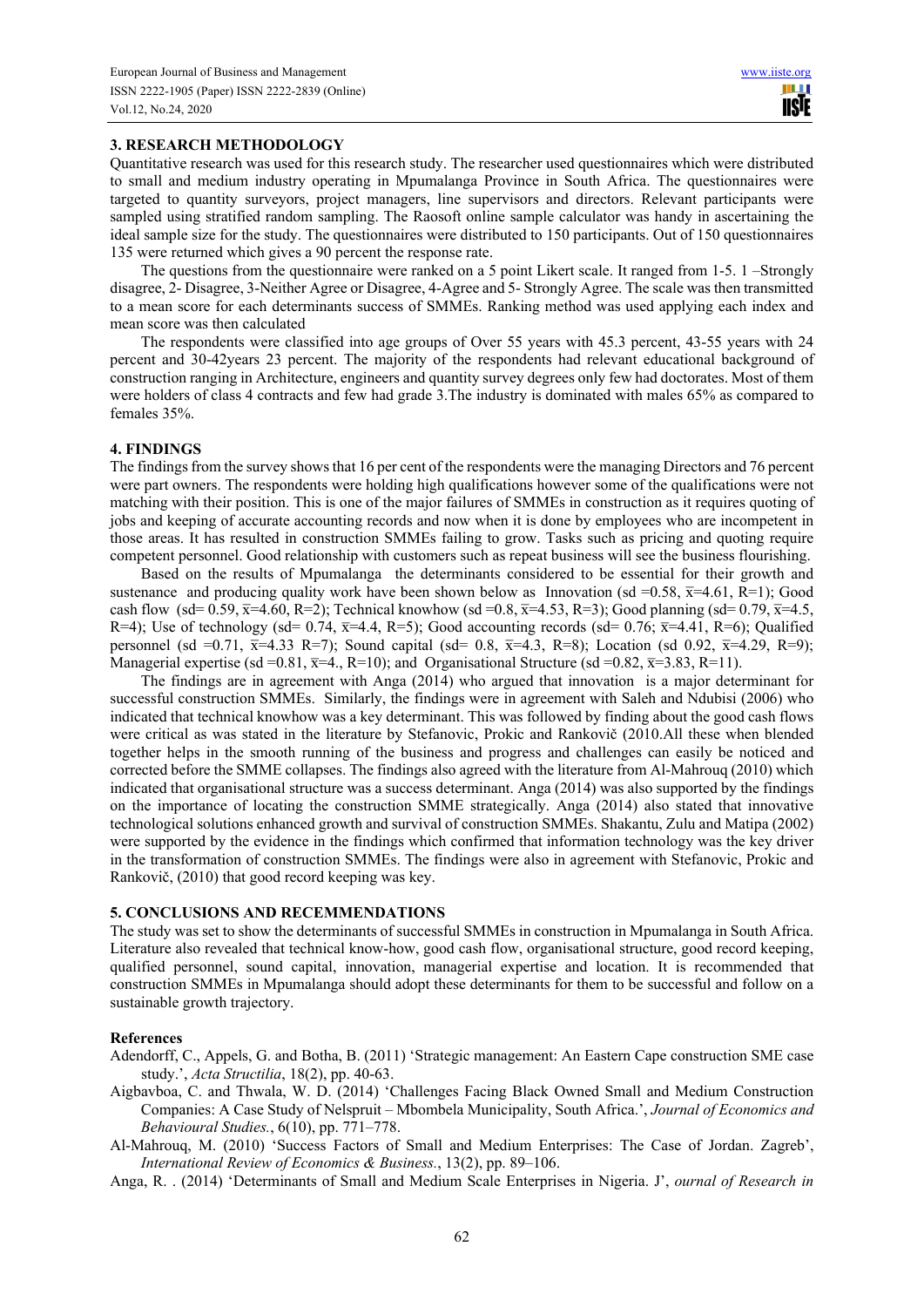<u> III</u> **USIE** 

*National Development,* 4(2), pp. 140-148,.

- April, W. I. (2005) *Critical factors that influence the success and failure of SMEs in Namibia in the Khomas Region*. University of Stellenbosch, South Africa.
- Arslan, G. and Kivrak, S. (2008) 'Critical factors to company success in the construction industry.', *World Academy of Science, Engineering and Technology.*, 45(1), pp. 43–6.
- BANKSETA (2013) 'Small and Micro Enterprises (SMEs).' Available at: www.bankseta.org.za No. 1.
- Barbosa, E. G. (2016) 'Determinants of Small Business Survival: The Case of Very Small Enterprises of the Traditional Manufacturing Sectors in Brazil.'
- Barry, M. L. and Sebone, M. F. (2009) 'Towards determining critical success factors for SME electrical contractors in the construction industry in South Africa.', *South African Journal of Industrial Engineering*, 20(1), pp. 185-195.
- Bhorat, H. et al. (2018) Understanding the constraints on growth and performance zaakhir asmal smmes in SOUTH AFRICA : DPRU WORKING PAPER 201802 KEZIA LILENSTEIN SMMES in SOUTH AFRICA : Understanding the constraints on growth and performance.
- CIDB (Construction Industry Development Board) (2010) 'National Register of Contractors.', *Online*.
- Constitution of the Republic of South Africa. (1995) 'White paper on national strategy for the development and promotion of small business in South Africa.', *Government Gazette, 357, 16317.*
- Dlungwana, S. *et al.* (2002) 'Development and implementation of the South African Construction Excellence Model (SACEM).', in *International Conference on Construction in the 21 Century: Challenges and opportunities in Management and Technology 25-26 April 2002,*. Miami, Florida, USA.
- Fortuin, C. J. (2004) *Barriers to African black contractors in the Western Cape construction industry*.
- Ganyaupfu, E. M. (2013) 'Entrepreneur and Firm Characteristics Affecting Success of Small and Medium Enterprises (SMEs) in Gauteng Province', *International Journal of Innovative Research in Management*, 9(2), pp. 1–8.
- Hampel-Milagrosa, A., Loewe, M. and Reeg, C. (2013) 'Which factors determine the upgrading of micro, small and medium-sized enterprises? evidence from Egypt, India and the Philippines.', in *Discussion Paper. Deutsches Institut für Entwicklungspolitik.*
- Hlengwa, D. C. (2018) 'Crucial for economic growth , nonetheless facing numerous challenges: Tourism SMMEs within uMsunduzi Local Municipality', 7(1), pp. 1–16.
- Ivanov, S. (2018) 'The European Journal of Tourism Research : A Personal Journey The European Journal of Tourism Research : A Personal Journey', (March).
- Kim, Y. (2010) 'SMEs in Africa: Challenges and the role of Government for the future.'
- Kusar, J. *et al.* (2004) 'How to reduce new product development time.', *Robotics and computer –integrated manufacturing.*, 20, pp. 1–15.
- Lekhanya, L. M. (2016) 'Determinants of survival and growth of small and medium enterprises in rural KwaZulu – Natal', (November).
- Meghana, A., Beck, T. and Demirgüç-Kunt, A. (2003) 'Small and Medium Enterprises across the Globe: A New Database.', *World Bank mimeo.*
- Moloi, N. (2013) *The sustainability of construction small‐medium enterprises (SMEs) in South Africa.* University of the Witwatersrand.
- National Department of Tourism. (2017) 'National Department of Tourism.'
- National Development Plan 2030 (2018) *National Planning Commission.* Pretoria. Available at: file:///C:/Users/phoswak/Downloads/NPC National Development Plan Vision 2030 -lo-res.pdf.
- National Treasury. (2016) *Response to the OECD's 2016 Economic Report.* Pretoria.
- Ofori, G. and Toor, S. (2012) 'Leadership Development for Construction SMES.', in *Working Paper Proceedings Engineering Project Organizations Conference.* Rheden,: Netherlands. July 10-12, 2012.
- Olusegun, O. A. and Clinton, A. O. (2018) 'Factors Influencing the Growth of Small , Medium and Micro Enterprises in the Zambian Construction Industry', pp. 989–996.
- Radebe, S. M. (2019) 'The benefits of good corporate governance to Small and Medium Enterprises ( SMEs ) in South Africa : A view on top 20 and bottom 20 JSE listed companies', (2017). doi: 10.21511/ppm.15(4- 1).2017.11.
- Ramukumba, T. (2014) 'Overcoming SMEs challenges through critical success factors: A case of SMEs in the Western Cape Province, South Africa.', *Economic and Business Review,* 16(1), pp. 19-38.
- Saleh, A. S. and Ndubisi, N. O. (2006) 'An evaluation of SME development in Malaysia.', *International Review of Business Research Papers*, 2(1), pp. 1-14.
- Saravanan, R. and Rao, K. S. . (2016) 'An analysis of total quality service dimensions in service sector-a case study.', *International Journal of Management and Systems*, 22, pp. 261–267.
- Saxena, S. (2012) 'Problems Faced By Rural Entrepreneurs and Remedies to Solve It.', *IOSR Journal of Business and Management (IOSRJBM),* 3(1), pp. 23-29.